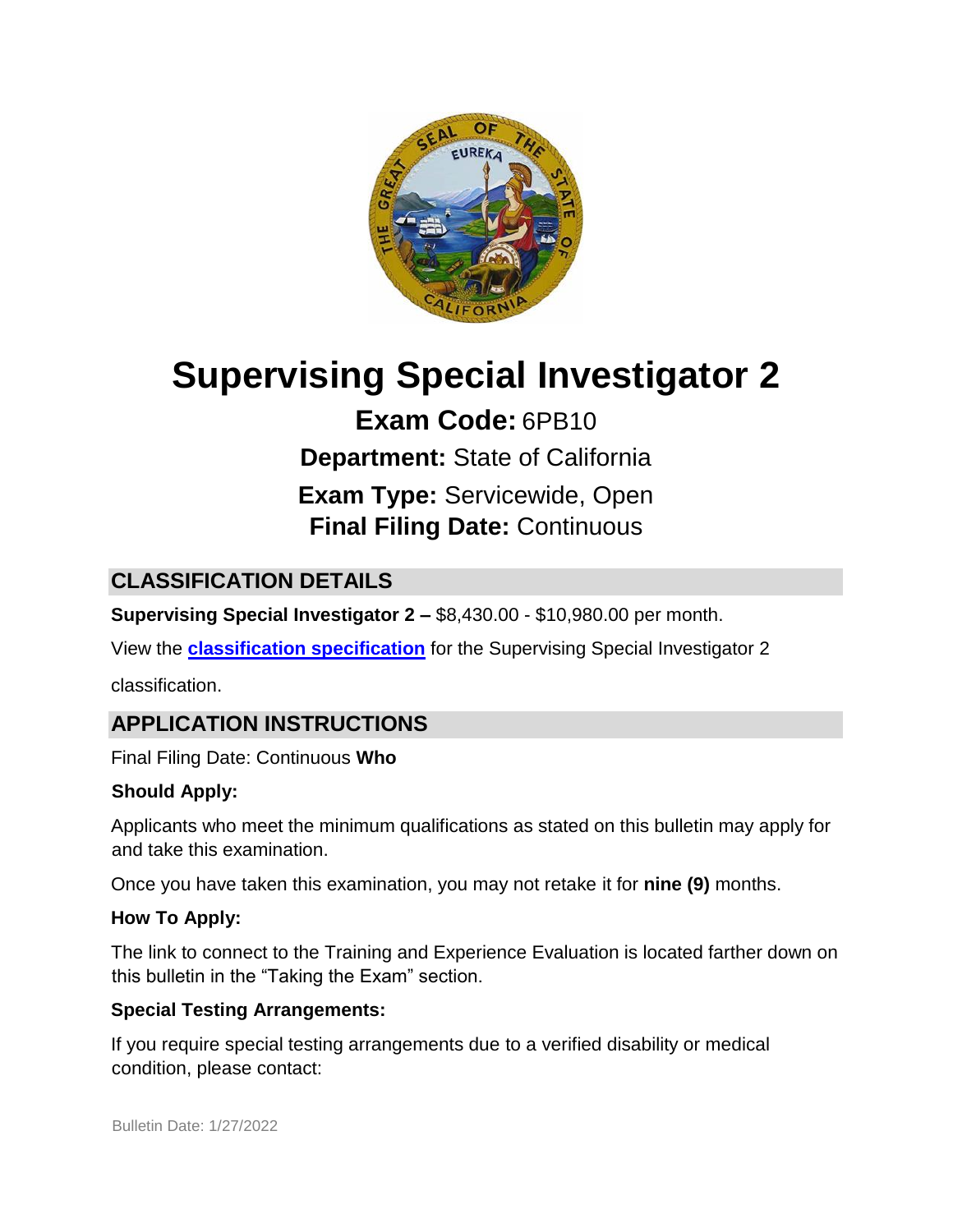California Department of Human Resources CalCareer Service Center 1810 16<sup>th</sup> Street

Sacramento, CA 95814

Phone: (866) 844-8671 Email: CalCareer@CalHR.CA.GOV

California Relay Service: 7-1-1 (TTY and voice)

TTY is a Telecommunications Device for the Deaf, and is reachable only from phones equipped with a TTY Device

## **MINIMUM QUALIFICATIONS**

All applicants must meet the education and/or experience requirements as stated on this exam bulletin to be accepted into the examination. Part-time or full-time jobs, regardless of whether paid or volunteer positions, and inside or outside California state service will count toward experience.

Supervising Special Investigator 2

#### **Either I**

One year of experience performing the duties of a Supervising Special Investigator I or a Supervising Special Investigator I (Non-Peace Officer) in the California state service.

#### **Or II**

Two years of experience performing the duties of a Senior Special Investigator or a

Senior Special Investigator (Non-Peace Officer) in the California state service.

#### **Or III**

Experience: Three years of experience in investigation work, at least two years of which shall have been in a supervisory capacity. and

Education: Equivalent to completion of the twelfth grade. (Additional qualifying experience may be substituted for the required education on a year-for-year basis.)

## **POSITION DESCRIPTION**

Supervising Special Investigator 2

Under direction, either (1) in a major administrative area, to direct a large staff in the performance of field investigations to detect or verify suspected violations of laws, rules, or regulations; or (2) in a headquarters office, to assist the chief investigator in planning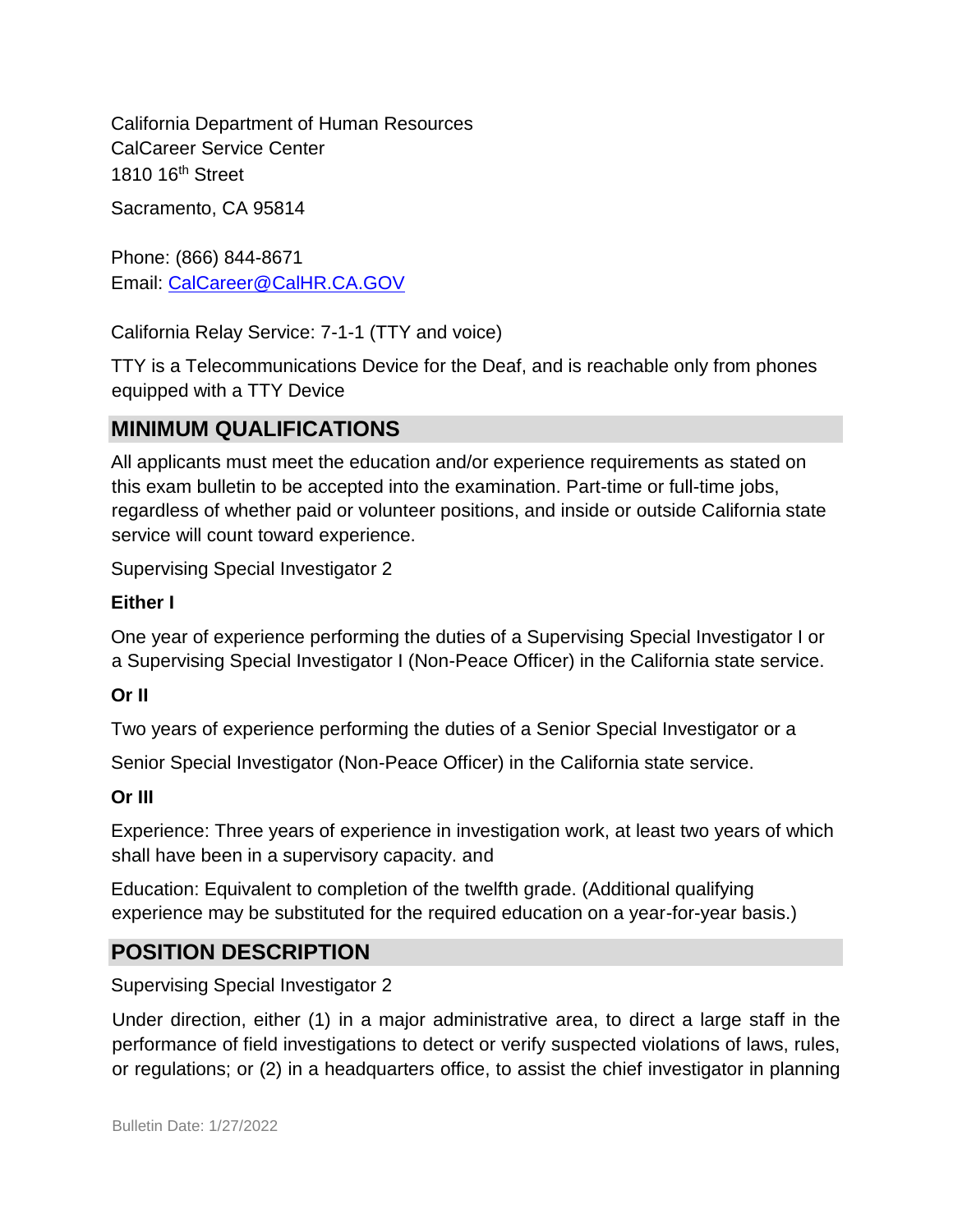and directing a statewide investigation program, and to act for the chief in his/her absence; and to do other related work.

## **EXAMINATION SCOPE**

This examination consists of the following components:

#### **Training and Experience Evaluation –** Weighted 100% of the final score.

The examination will consists solely of a **Training and Experience Evaluation.** To obtain a position on the eligible list, a minimum score of 70% must be received. Applicants will receive their score upon completion of the Training and Experience Evaluation process.

In addition to evaluating applicants' relative knowledge, skills, and ability, as demonstrated by quality and breadth of education and/or experience, emphasis in each exam component will be measuring competitively, relative job demands, each applicant's:

#### **Knowledge of:**

- 1. Investigation techniques and procedures, and directing others in the performance of investigatory work.
- 2. Rules of evidence and court procedure.
- 3. Principles of identification, preservation, and presentation of evidence.
- 4. Sources of information used in locating persons.
- 5. Laws of arrest, search and seizure, service of legal process, and the legal rights of citizens.
- 6. Principles and techniques of personnel management and supervision.
- 7. Supervising a staff of investigators.
- 8. Interviewing techniques.
- 9. Duties of Federal, State, and local law enforcement agencies.
- 10.Interpreting and applying to specific cases the provisions of the laws, rules, or regulations enforced or administered.
- 11.A manager's/supervisor's responsibility for promoting equal opportunity in hiring and employee development and promotion, and for maintaining a work environment that is free of discrimination and harassment.

#### **Ability to:**

- 1. Direct others in the performance of investigatory work.
- 2. Interpret and apply to specific cases the provisions of the laws, rules, or regulations enforced or administered.
- 3. Supervise a staff of investigators.
- 4. Dictate correspondence and prepare reports.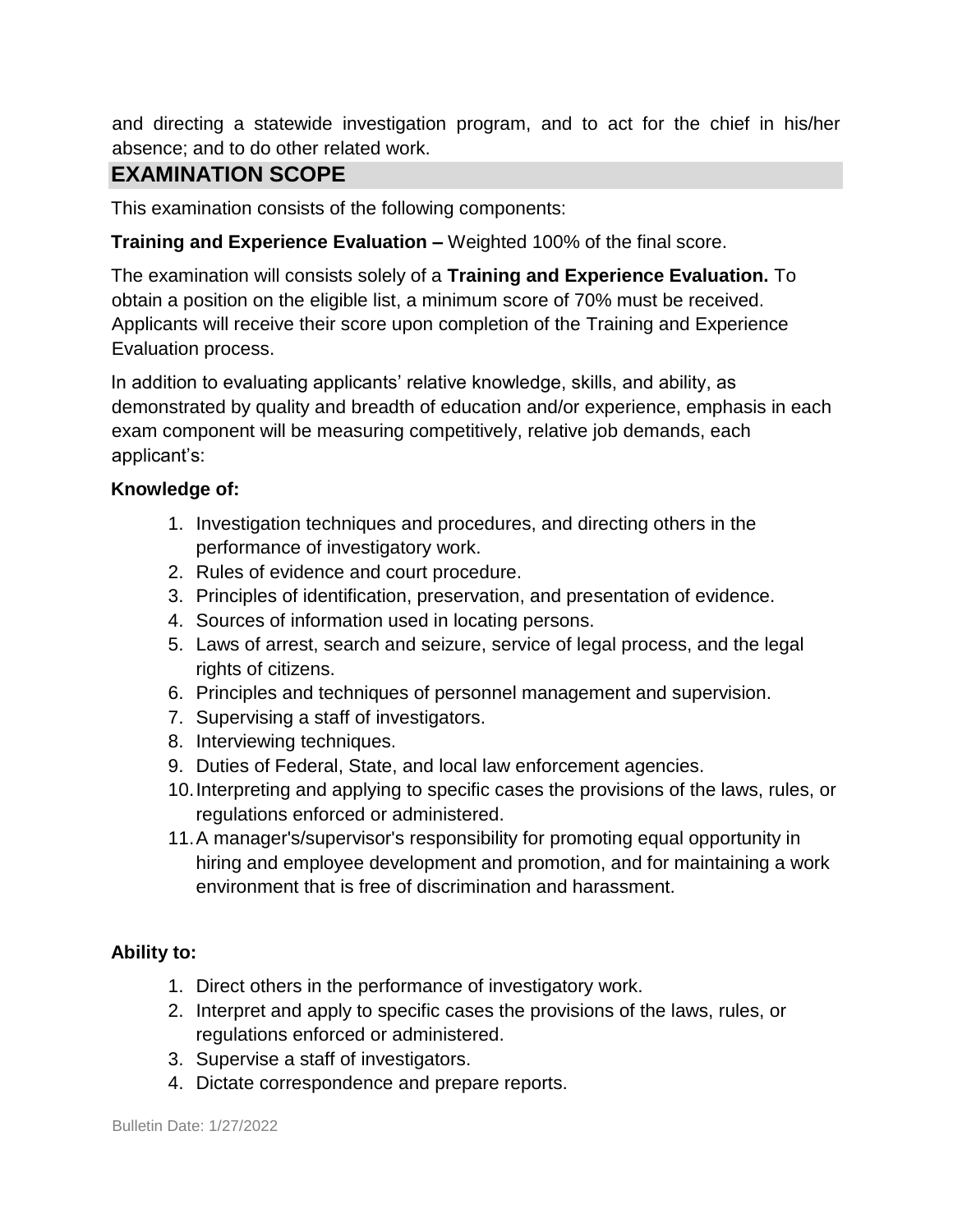- 5. Communicate effectively.
- 6. Establish and maintain close working relationships with persons and agencies.
- 7. Analyze situations accurately.
- 8. Think and act quickly in emergencies, and identify and take corrective administrative action on specific problems.
- 9. Effectively promote equal opportunity in employment and maintain a work environment that is free of discrimination and harassment.

## **ELIGIBLE LIST INFORMATION**

A servicewide, open eligible list for the Supervising Special Investigator 2

classification will be established for:

State of California (all State of California departments, statewide)

The names of successful competitors will be merged onto the eligible list in order of final score regardless of exam date. Eligibility expires **twelve (12) months** after it is established. Applicants must then retake the examination to reestablish eligibility. Veterans' Preference will be granted for this examination. In accordance with Government Codes 18973.1 and 18973.5, whenever any veteran, or widow or widower of a veteran achieves a passing score on an open examination, he or she shall be ranked in the top rank of the resulting eligible list.

Veterans status is verified by the California Department of Human Resources (CalHR). Information on this program and the Veterans' Preference Application (Std. 1093) is available **[online.](https://www.jobs.ca.gov/CalHRPublic/Landing/Jobs/VeteransInformation.aspx)** [A](https://www.jobs.ca.gov/CalHRPublic/Landing/Jobs/VeteransInformation.aspx)dditional information on veteran benefits is available at the Department of Veterans Affairs.

Career Credits will not be applied to the final score of competitors who are successful in this examination.

## **EXAMINATION INFORMATION**

**[Preview Training and Experience Evaluation](http://jobs.ca.gov/jobsgen/6PB10d.pdf)**

## **PREPARING FOR THE EXAMINATION**

Here is a list of suggested resources to have available prior to taking the exam.

**Employment History:** Employment dates, job titles, organization names and addresses, names of supervisors or persons who can verify your job responsibilities, and phone numbers of persons listed above.

**Education:** School names and addresses, degrees earned, dates attended, courses taken (verifiable on a transcript), persons or office who can verify education, and phone numbers of persons or offices listed above.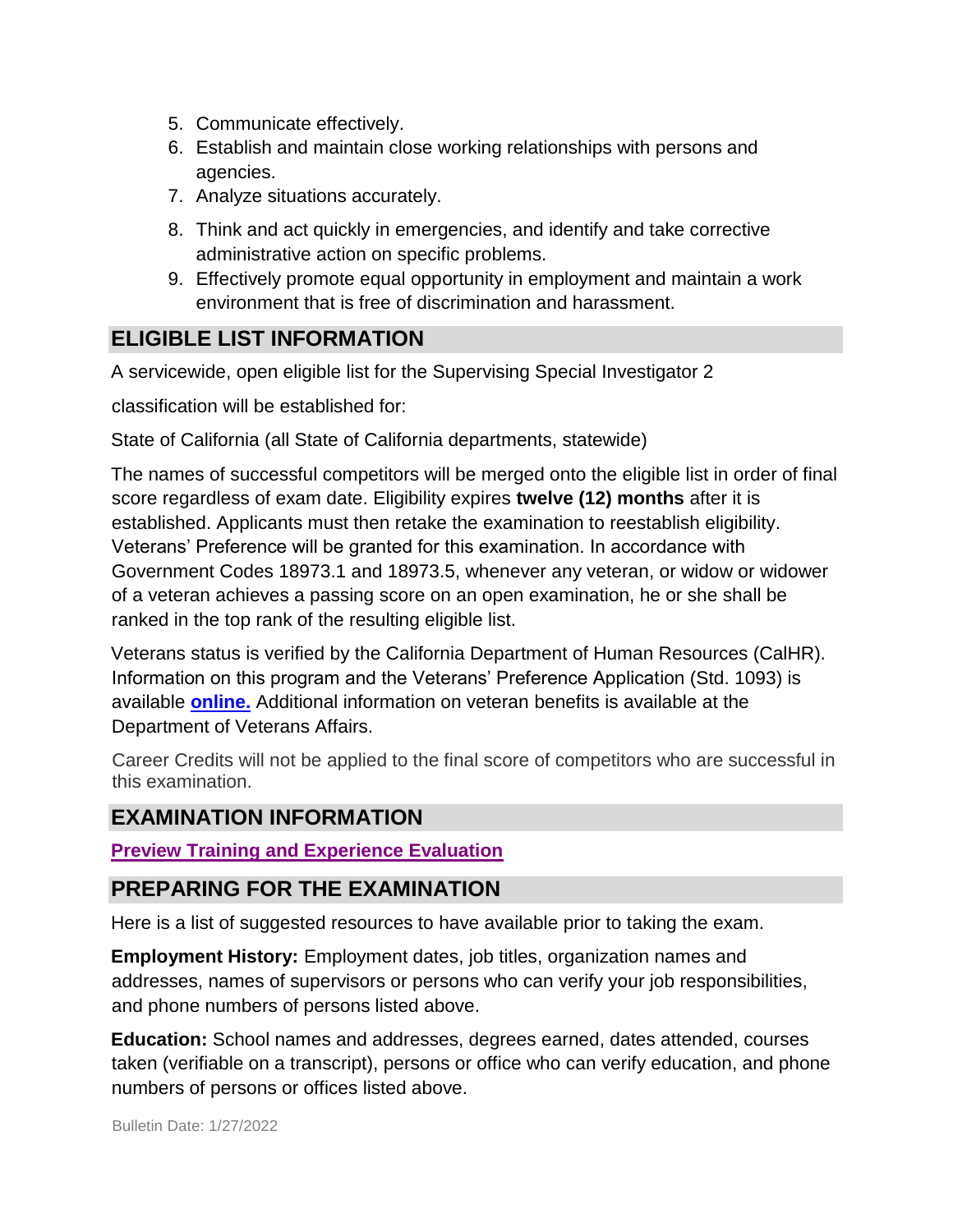**Training:** Class titles, certifications received, names of persons who can verify your training, and phone numbers of persons listed above.

## **TAKING THE EXAMINATION**

Take the examination for the **[Supervising](https://www.jobs.ca.gov/Public/Login.aspx?ExamId=6PB10) [Special Investigator 2](https://www.jobs.ca.gov/Public/Login.aspx?ExamId=6PB10)**

## **TESTING DEPARTMENTS**

State of California (all State of California departments)

## **CONTACT INFORMATION**

California Department of Human Resources CalCareer Service Center 1810 16<sup>th</sup> Street Sacramento, CA 95814 Phone: (866) 844-8671 Email: CalCareer@CalHR.CA.GOV

California Relay Service: 7-1-1 (TTY and voice)

TTY is a Telecommunications Device for the Deaf, and is reachable only from phones equipped with a TTY Device.

## **EQUAL OPPORTUNITY EMPLOYER**

The State of California is an equal opportunity employer to all, regardless of age, ancestry, color, disability (mental and physical), exercising the right of family care and medical leave, gender, gender expression, gender identity, genetic information, marital status, medical condition, military or veteran status, national origin, political affiliation, race, religious creed, sex (includes pregnancy, childbirth, breastfeeding, and related medical conditions), and sexual orientation.

## **DRUG-FREE STATEMENT**

It is an objective of the State of California to achieve a drug-free State work place. Any applicant for State employment will be expected to behave in accordance with this objective, because the use of illegal drugs is inconsistent with the law of the State, the rules governing civil service, and the special trust placed in public servants.

## **GENERAL INFORMATION**

Examination and/or Employment Application (STD 678) forms are available at the California Department of Human Resources, local offices of the Employment Development Department, and through your **[CalCareer Account.](http://www.jobs.ca.gov/)**